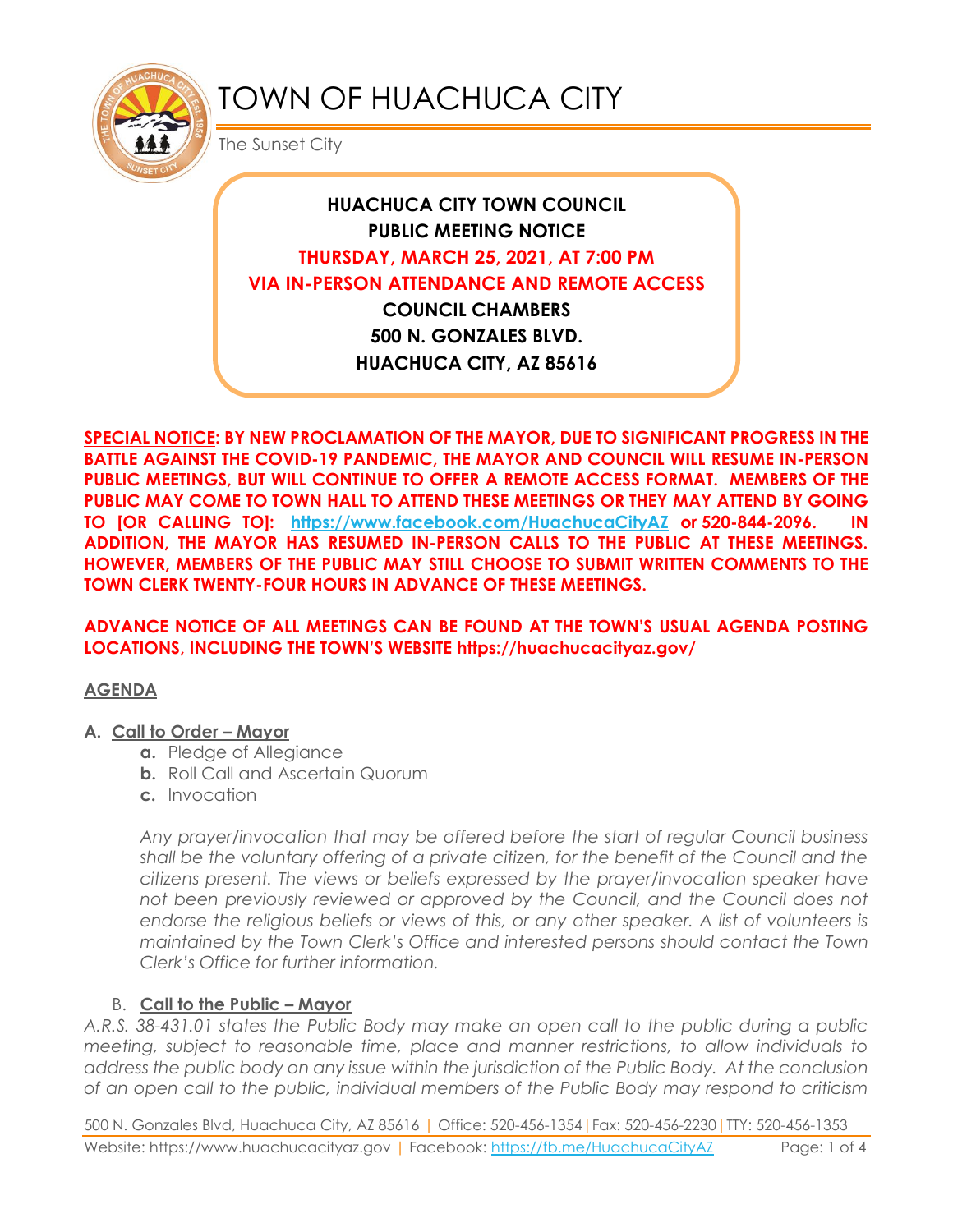*made by those who have addressed the Public Body, may ask staff to review a matter or may ask that a matter be put on a future agenda. However, members of the Public Body shall not discuss or take legal action on matters raised during an open call to the public unless the matters are properly noticed for discussion and legal action.*

## **C. Consent Agenda - Mayor**

*All items listed in the Consent Agenda are considered routine matters and will be enacted by one motion of the Council. There will be no separate discussion of these items unless a Member of the Town Council requests that an item or items be removed for discussion. Council Members may ask questions without removal of the item from the Consent Agenda. Items removed from the Consent Agenda are considered in their normal sequence as listed on the agenda, unless called out of sequence.*

**C.1** Consider approval of the minutes of the Regular Council meeting held on March 11, 2021.

**C.2** Consider approval of the Payment Approval Report.

**C.3** Consider approval of the disposal of a 2010 Dodge Charger VIN# 2B3AA4CT7AH269125, 2012 Dodge Charger VIN# 2C3CDXAT6CH255677, 2003 Cadillac Deville Red 1G6KF57903U235393, 1998 Volkswagen Cabrio Black 3VWAA81E6WM813288, Toyota 4Runner White, Ford Ranger Red, Dodge Dakota White 1B7GG23Y4N5613662, and Toyota Zion Grey JTLK324164034522.

## **D.** Unfinished Business before the Council - Mayor

*Public comment will be taken at the beginning of each agenda item, after the subject has*  been announced by the Mayor and explained by staff. Any citizen, who wishes, may speak one *time for five minutes on each agenda item before or after Council discussion. Questions from Council Members, however, may be directed to staff or a member of the public through the Mayor at any time.*

## **E. New Business Before Council - Mayor**

*Public comment will be taken at the beginning of each agenda item, after the subject has*  been announced by the Mayor and explained by staff. Any citizen, who wishes, may speak one *time for five minutes on each agenda item before or after Council discussion. Questions from Council Members, however, may be directed to staff or a member of the public through the Mayor at any time.* 

**E.1 Discussion and/or Action [Suzanne Harvey]:** The Council might vote to go into executive [closed] session, pursuant to A.R.S. 38-431.03(A) (1) to conduct the six-month performance evaluation of the Town Clerk, Brandye Thorpe. Following the executive session, the Council might take action regarding the Clerk's employment and compensation.

**E.2 Discussion and or/Action [Town Attorney]:** The Council might vote to go into executive [closed] session, pursuant to A.R.S. 38-431.03(A) (3) & (4), for legal advice, consultation and to direct its attorneys concerning the water rights adjudication in Maricopa County Case No. W1- 11-0245 ["In Re the General Adjudication of All Rights to Use Water in the Gila River System and Source"]. Following the executive session, the Council might take action to direct its attorneys.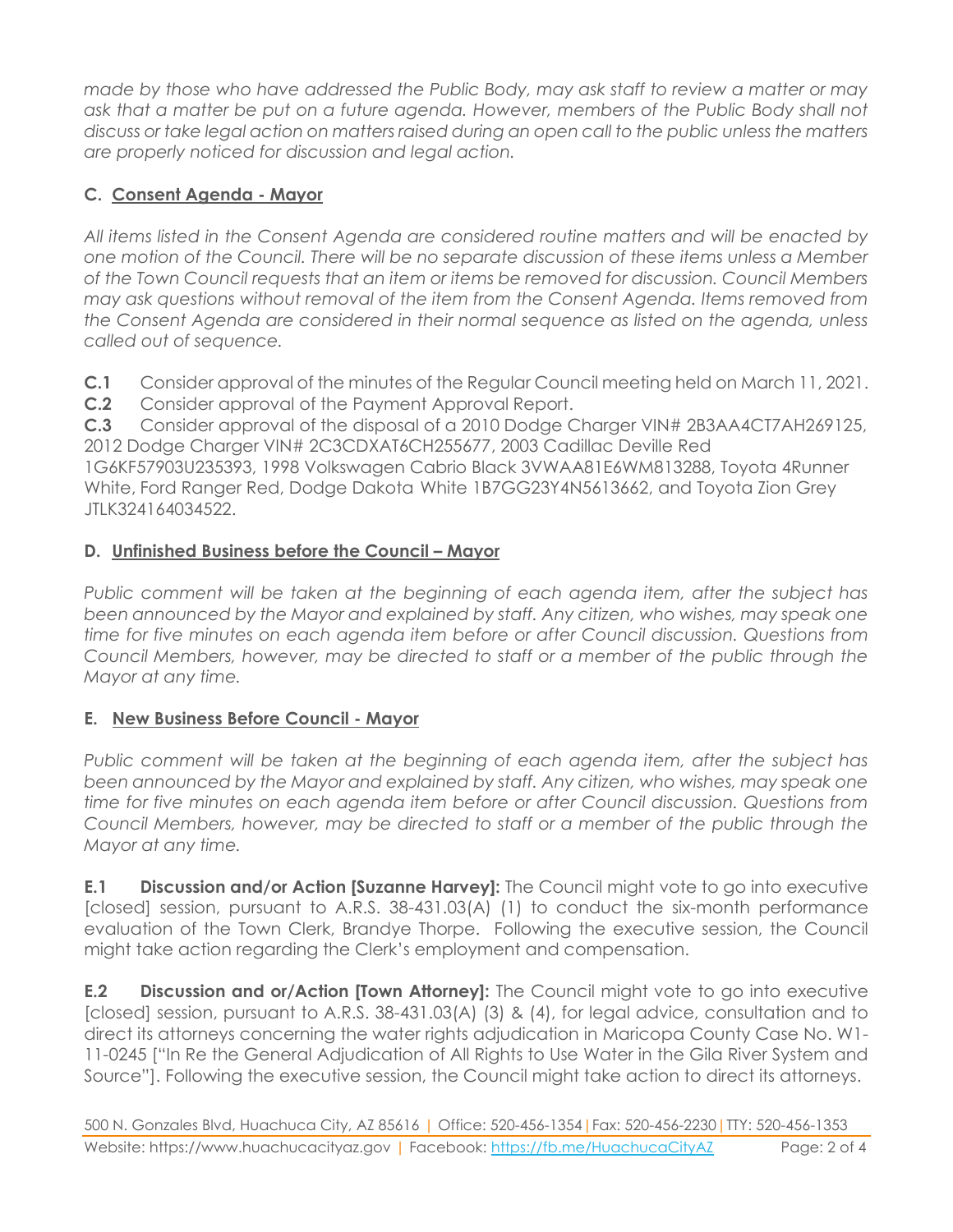**E.3 Discussion and/or Action [Spencer Forsberg]:** Mr. Forsberg will review the Town's finances for the months of February and March.

**E.4 Discussion only [Suzanne Harvey]:** Introduction and welcoming of the Town's new Library Director.

**E.5 Discussion and/or Action [Suzanne Harvey]:** Council approval of a technical assistance and grant management agreement with the Southeastern Arizona Governments Organization (SEAGO) to assist the Town in managing its Community Development Block Grant [CDBG] for park improvements.

**E.6 Discussion and/or Action [Suzanne Harvey]:** Information about the proposed donation of an airplane to the Town for placement in one of the Town's parks.

**E.7 Discussion and/or Action [Suzanne Harvey]:** Council will be asked to choose colors for the painting of Town buildings.

**E.8 Discussion Only [Suzanne Harvey]:** Update on the progress of the Town's bus service.

**E.9 Discussion Only [Jay Howe]:** Supervisor Howe will present the Town's accomplishments with respect to its management of the Town landfill and solid waste disposal program during fiscal year 2020/21.

**E.10 Discussion and/or Action [Mayor Wallace]:** Declaration of a vacant seat on the Town Council due to the recent passing of Mayor Pro Tem, Donna Johnson. Council may direct staff on procedures for recruiting a candidate to serve on the Council until the next election in 2022.

**E.11 Discussion and/or Action [Mayor Wallace]:** Selection of a councilmember to assume the responsibilities of Mayor Pro Tem.

**E.12 Discussion and/or Action [Clerk Thorpe]:** Request for approval to begin the transition to electronic Council meeting packets.

**E.13 Discussion and/or Action [Suzanne Harvey]:** Consideration to not have the Town Attorney, Thomas Benavidez, present at every Council meeting.

**E.14 Discussion and/or Action [Mayor Wallace]:** First reading of Ordinance 2021-01 AN ORDINANCE OF THE MAYOR AND TOWN COUNCIL OF THE TOWN OF HUACHUCA CITY, COCHISE COUNTY, ARIZONA, AMENDING THE TOWN CODE TITLE 18 "ZONING," CHAPTER 18.35 "R-1 RESIDENTIAL DISTRICTS," SECTION 18.35.035 "TRAILERS/ACCESSORY VEHICLES" TO ELIMINATE THE REQUIREMENT TO REGISTER PARKING OF TRAILERS/ACCESSORY VEHICLES ON RESIDENTIAL PROPERTY AND TO ELIMINATE THE ASSOCIATED FEE.

**E.15 Discussion and/or Action [Mayor Wallace]:** First reading of Ordinance 2021-02 AN ORDINANCE OF THE MAYOR AND TOWN COUNCIL OF THE TOWN OF HUACHUCA CITY, COCHISE COUNTY, ARIZONA, AMENDING THE TOWN CODE TITLE 18 "ZONING," RELATING TO THE REGULATION OF RECREATIONAL MARIJUANA, MEDICAL MARIJUANA AND INDUSTRIAL HEMP; SETTING FORTH DEFINITIONS; PROHIBITING MARIJUANA ON PUBLIC PROPERTY; PROHIBITING MARIJUANA TESTING FACILITIES; REGULATING MARIJUANA ESTABLISHMENTS; ESTABLISHING

500 N. Gonzales Blvd, Huachuca City, AZ 85616 | Office: 520-456-1354|Fax: 520-456-2230|TTY: 520-456-1353 Website: https://www.huachucacityaz.gov | Facebook:<https://fb.me/HuachucaCityAZ> Page: 3 of 4